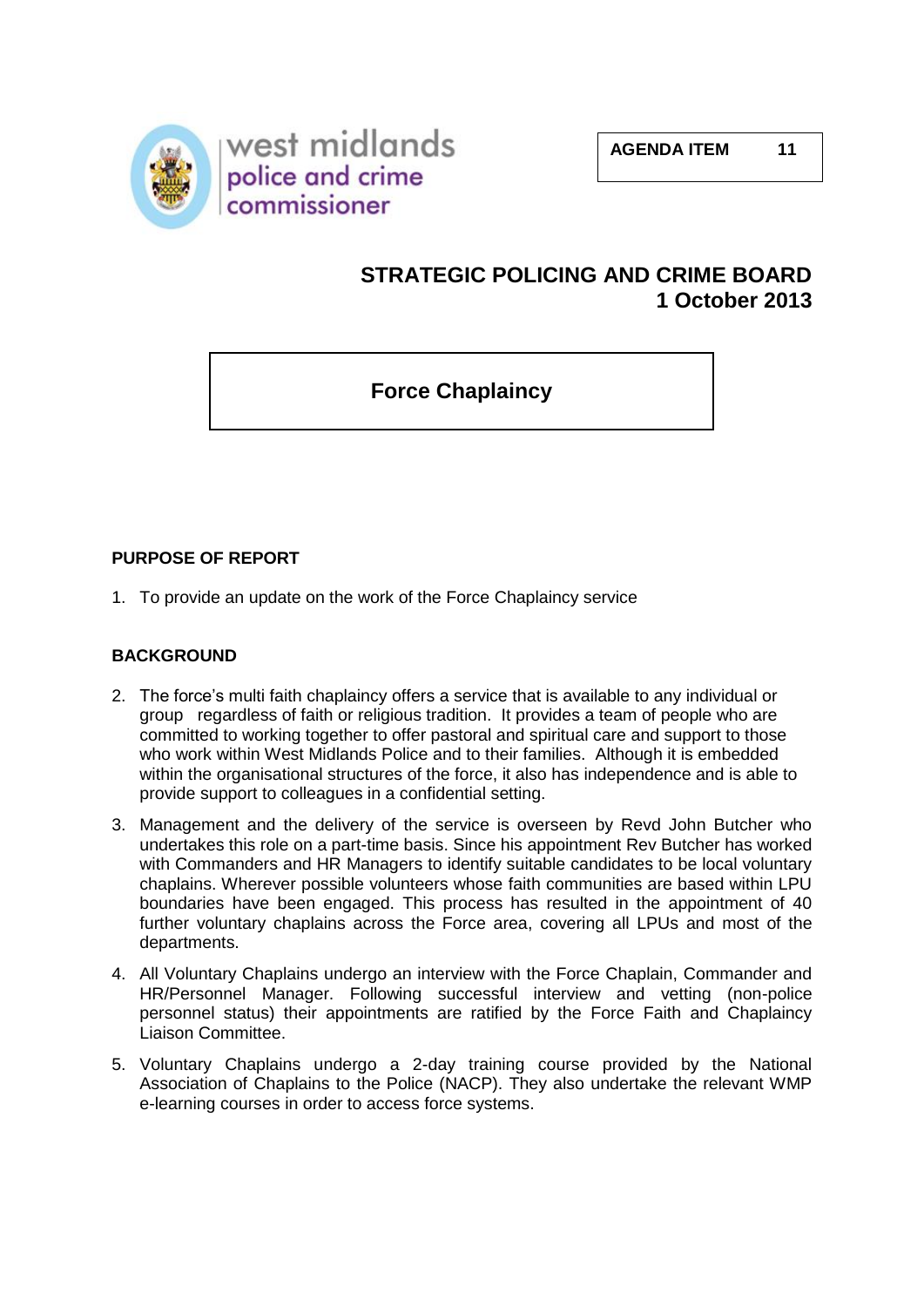## **FORCE CHAPLAINCY SUPPORT AND ACTIVITIES**

- 6. Voluntary Chaplains undertake a wide variety of activities in support of the Force, in addition to their work in local communities. Examples of activities include the following:
	- Leading and advising on a number of services such as funerals, remembrance services, weddings and child blessings.
	- $\bullet$ Attending and supporting award evenings, training events, enrolment evenings as well as social events held at numerous locations around the West Midlands.
	- Engaging with and supporting officers and staff following critical incidents. A  $\bullet$ number of colleagues have shown appreciation that they have been able to 'download' their experiences which on occasions can be particularly challenging..
	- Support to staff concerned about job security as a result of recent workforce reduction programme.
	- Providing reassurance to members of the public after being faced with a death or  $\bullet$ accident. In partnership with the officers concerned they have been able to offer a listening ear to members of the public who have had to deal with unforeseen circumstances.
	- Support and counsel to staff and officers who have had to deal with bereavement following the death of a colleague or family member.
- 7. In addition Voluntary Chaplains are able to support Commanders in developing links within local communities and to support local Policing delivery.
- 8. All the above chaplains as part of the Chaplaincy Team are available to give support to the WMP staff and at the same time provide a wealth of expertise in advising on multifaith, multi-cultural matters both internally and externally. This means that the development of the network of voluntary chaplains and faith advisers has increased the force's connectedness with the faith communities of the West Midlands and brings opportunities for increased partnership working and integration.

## **DEVELOPMENT OF THE MULTI FAITH TEAM**

9. The Voluntary Chaplains team comprises of volunteers from a number of faiths, including the Christian, Muslim, Jewish, Sikh, Hindu and Buddhist faiths. As well as increasing the number of Chaplain's over the past year there has also been an additional number of Faith Advisor's that have been added to the team.

### **FINANCIAL IMPLICATIONS**

10. The Force Chaplaincy Service is provided at a minimum cost to the Force. Chaplains are employed on a voluntary basis, with a small financial commitment to the Force resulting from mileage and subsistence and some equipment costs. The Force Chaplain is employed by the Force on a part-time basis

### **LEGAL IMPLICATIONS**

11. Any Legal implications resulting from this report are embodied within the Equality Act (2010) and Human Rights Act (1998)